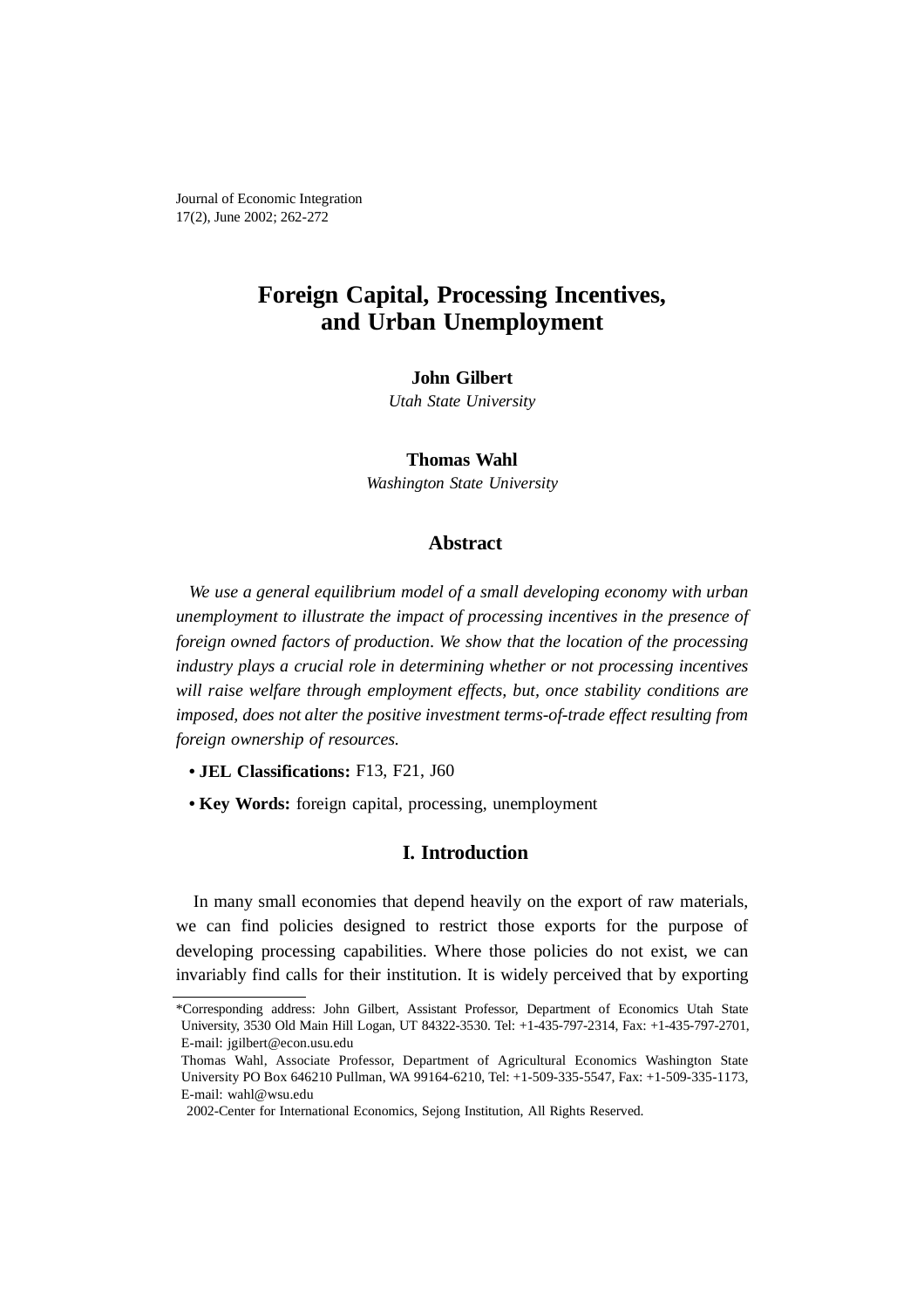raw materials these countries are not performing to their full potential, and that promoting value-added exports should be encouraged. A well-known example is Indonesia, which has banned log exports since 1978. By 1986 over 100 plywood mills were established. In 1988 it went further by imposing large taxes on sawn timber exports, which were scaled down depending on the degree of further processing of the export product. Almost all of the major Asian log producing countries have followed suit.

Standard models of trade provide no justification for export restrictions of this type. However, it might be argued that institutional features peculiar to developing economies can provide a justification. In this paper we consider two possibilities. The first is that in many developing economies natural resources are controlled by foreign interests, opening up the potential for welfare-enhancing investment terms-of-trade effects, such as those explored by Bhagwati and Tironi (1980). In essence, by lowering the domestic return to a foreign-owned factor, trade policy may reduce the transfers out of the economy to foreign interests. The second is that the dual structure of developing economies itself provides a rationale for export restrictions i.e., that the employment (and therefore welfare) effects of processing incentives may be positive. We make use of a priceexogenous, mobile capital (neoclassical), Harris-Todaro (1970; henceforth HT) model with multiple levels of production to analyze these propositions.

The paper is related to a number of recent contributions to the extensive HT literature. Marjit *et al.* (1997) consider tariff-jumping foreign investment in the context of a HT model with intermediates and reach the surprising conclusion that, in contrast to the conventional argument of Brecher and Diaz-Alejandro (1977), tariff-jumping investment may not be immiserizing if it flows into an intermediate sector. However, they do not consider pre-existing foreign ownership. Chao and Yu (1992) consider issues relating to imported intermediates, while Chao and Yu (1999) have considered export promotion policy in a final-good only HT model. Dean and Gangopadhyay (1997) consider raw material export restrictions as a processing incentive, concluding that they worsen unemployment in the short run (and therefore welfare), but improve it in the long run. However, they do not consider either foreign ownership, or the location of the processing industry, both of which may have a significant impact on the effect of export restrictions. Gilbert and Wahl (2001) have considered location, but not in the context of a model with a natural resource-based intermediate industry. They also do not consider the potential effect of foreign-owned resources.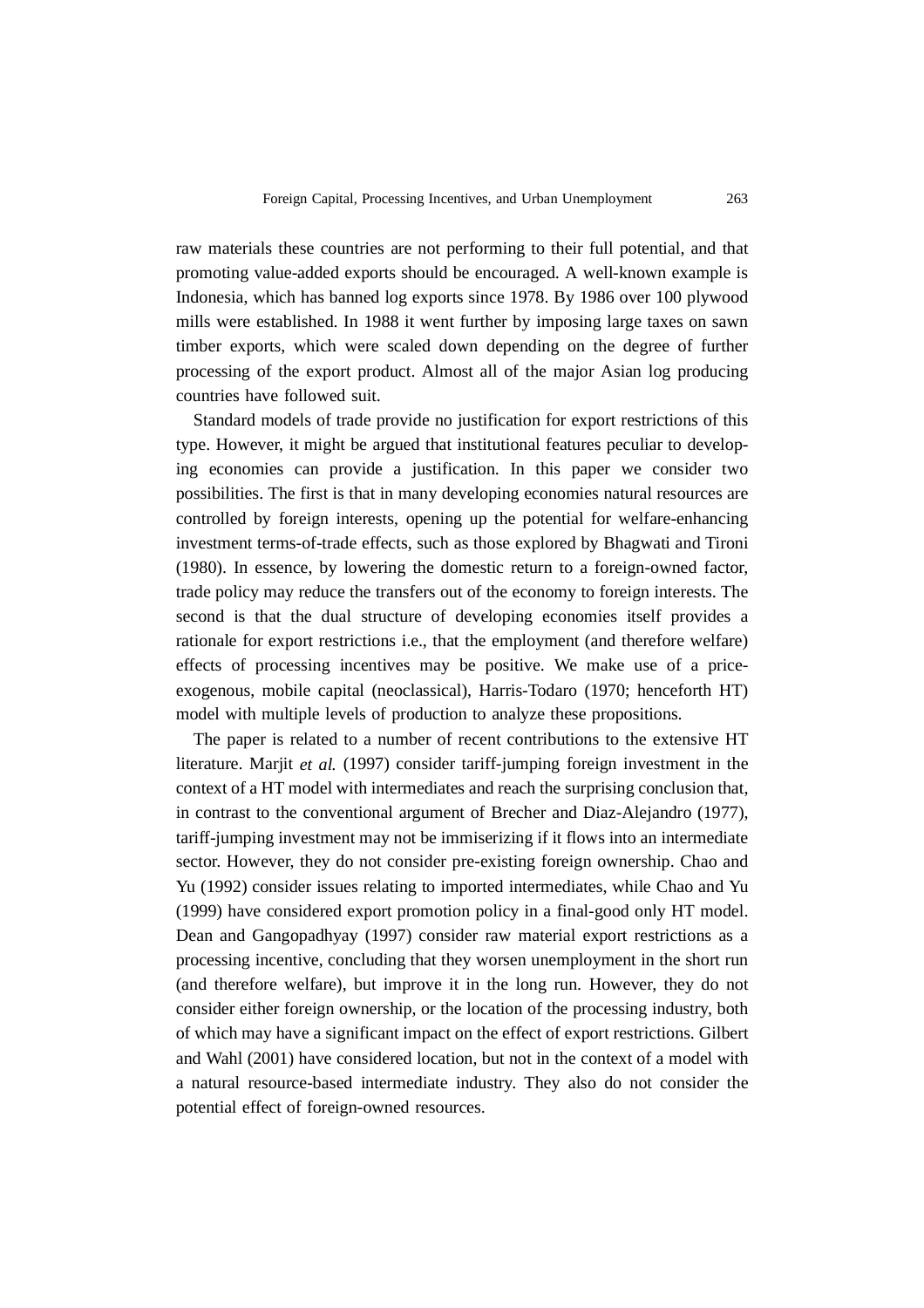In section 2 of this paper we set out the basic structure of our model. In sections 3 and 4 we consider the effect of export restrictions under two alternative scenarios. In the first, a (labor-intensive) processing sector is assumed to be located in the rural region. In the second, a (capital-intensive) processing sector is assumed to be located in the urban region. In both cases, a natural-resource based intermediate sector is located in the rural region, with the natural resource being foreign-owned. These two cases can be considered as archetypes of a developing economy with a natural-resource based processing sector. Use of these two archetypes is motivated by the requirements of stable equilibrium. A key result is that export restrictions raise welfare in the former case, and lower it in the latter, a consequence of the location of processing activities. However, in both cases we can confirm the validity of the Bhagwati-Tironi argument. Concluding comments and policy implications are discussed in Section 5.

## **II. The Model**

We consider a three sector, dual economy. Good 1 is produced in the urban region using labor (*L*) and capital (*K*). Good 2, a pure intermediate, is produced in the rural region using labor and natural resources (*N*), which are assumed to be owned by foreign interests. For simplicity we assume 100 percent ownership, but this does not alter our conclusions in any fundamental way. Good 3 is initially assumed to be produced in the rural region using labor, capital, and part of the output of sector 2. Production functions are continuous, linearly homogeneous, and strictly concave. Capital and natural resources are fully utilized, but labor is fully employed only in the rural region, where the wage (*w*) is flexible. In the urban region, where the wage  $(\overline{w})$  is fixed, there is unemployment. All goods are traded, and the small country assumption implies prices are exogenous. The trade pattern is such that good 1 is imported and goods 2 and 3 are exported. The social welfare function  $\mu(Z_1, Z_3)$  is continuous, increasing in consumption *Z* of good 1 and 3, and quasi-concave. Perfect product markets and fixed factor supplies are assumed.

Equations (1)-(3) describe the zero profit conditions in terms of the unit cost functions, which can be solved for the factor prices *w*, *n* and *r*:

$$
c_1(\overline{w},r) = 1 \tag{1}
$$

$$
c_2(w, n) = p_2 \tag{2}
$$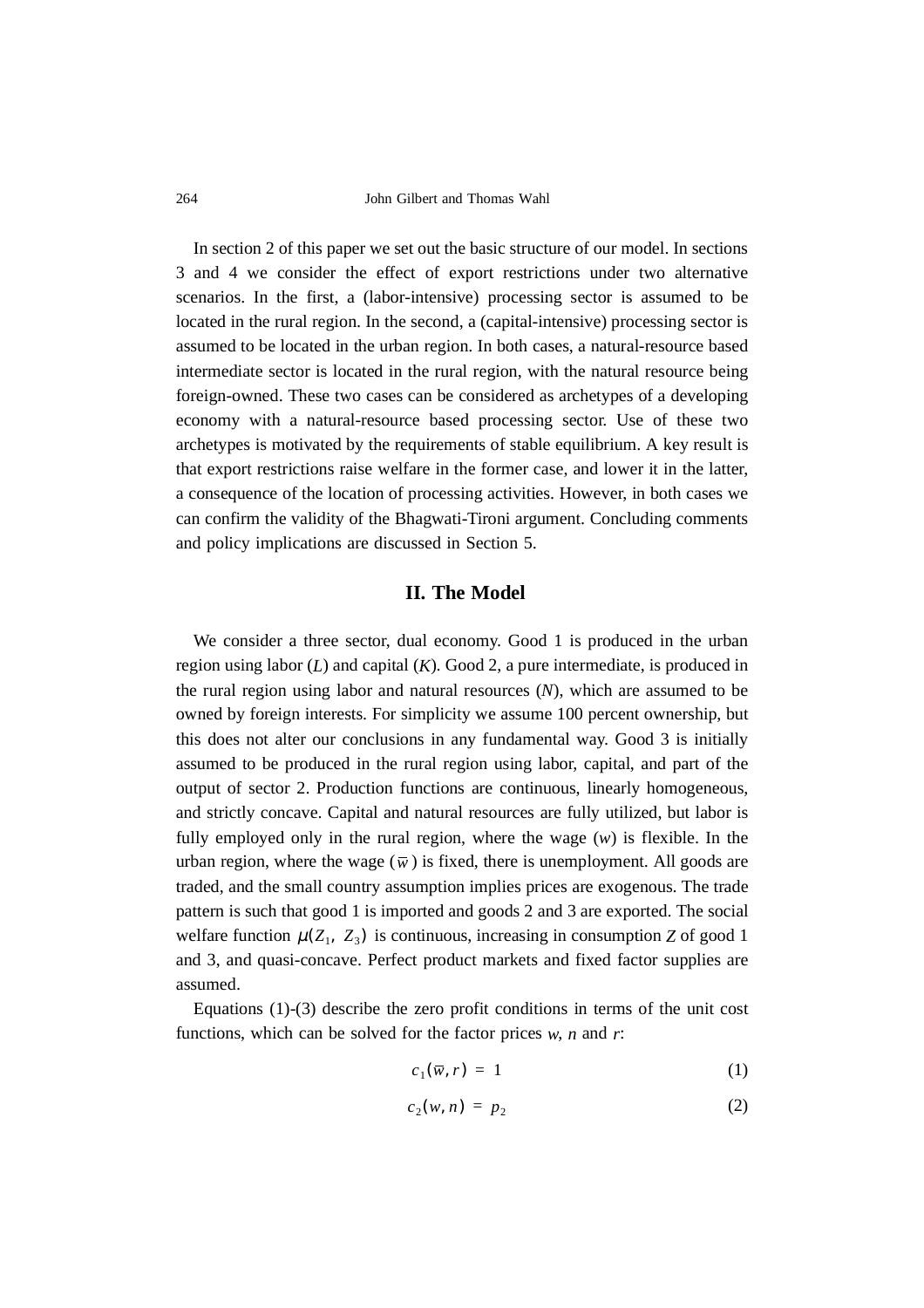Foreign Capital, Processing Incentives, and Urban Unemployment 265

$$
c_3(w, r, p_2) = p_3 \tag{3}
$$

We let  $p_1$  be the numéraire, and hence  $p_2$  and  $p_2$  can be interpreted as the domestic prices of goods 2 and 3, respectively, relative to good 1. By assumption,  $\overline{w}$  is fixed in terms of  $p_1$  only.

The HT hypothesis is that as long as the expected wage in the urban sector exceeds the wage in the rural sector, migration will occur. Labor market equilibrium requires that the rural wage equal the urban wage multiplied by the probability of obtaining a job in the urban sector. Hence:

$$
w = \pi \overline{w} \tag{4}
$$

where  $\pi$  is the rate of employment in the urban sector (i.e.,  $\pi = L_1 / (L_1 + U)$ where *U* is urban unemployed). Equation (4) can be solved for  $\pi$ . The partial derivatives of the unit-cost functions are the optimal factor input-output ratios,  $a_{ij}$ , by Shepherd's lemma. Therefore, factor market equilibrium requires:

$$
a_{1L}Q_1 + \pi a_{2L}Q_2 + \pi a_{3L}Q_3 = \pi \bar{L}
$$
 (5)

$$
a_{1K}Q_1 + a_{3K}Q_3 = \overline{K} \tag{6}
$$

$$
a_{2N}Q_2 = \overline{N} \tag{7}
$$

where  $Q_i$  is output of good *i*, and a bar indicates the total stock of each factor. Equations (4)-(6) can be solved for output levels.

The budget constraint of the economy can be defined in terms of the GNP and expenditure functions.<sup>1</sup> With foreign income fully repatriated:

$$
G(p_i, \overline{K}, \overline{N}, L_i) + (p_2^* - p_2)X_2 + (p_3^* - p_3)X_3 - nN =
$$
  

$$
E(p_1, p_3, u) \quad i = 1, ..., 3
$$
 (8)

where a superscript  $*$  designates a world price, and  $X_i$  is exports of good *i* (i.e.,  $X_i = Q_i - Z_i$ ). With export taxes  $(t_i)$  in place, domestic and world prices will be related by  $p_i(1 + t_i) = p_i^*$ , *i*=2,3. Equation (8) can be solved for the level of social welfare. This completes our description of the initial equilibrium.

<sup>&</sup>lt;sup>1</sup>The GNP function is defined:  $G(p_i, \overline{K}, \overline{N}, L_i) = \max\left\{ \sum p_i Q_i - p_2 Z_2 : Q_i \in Y \right\}$   $i = 1, ..., 3$ , where  $Z_2$ is intermediate use of good 2, and *Y* is the production possibility set. Similarly,  ${p_1 Z_1 - p_3 Z_3 : \mu(Z_1, Z_3) \ge u}$ , where *u* is the target utility level.  $G(p_i, \overline{K}, \overline{N}, L_i) \equiv \max\left\{ \sum_i p_i Q_i - p_2 Z_2 : Q_i \in Y \right\}$  *i* = 1, ..., 3  $E(p_1, p_3, u) \equiv \min$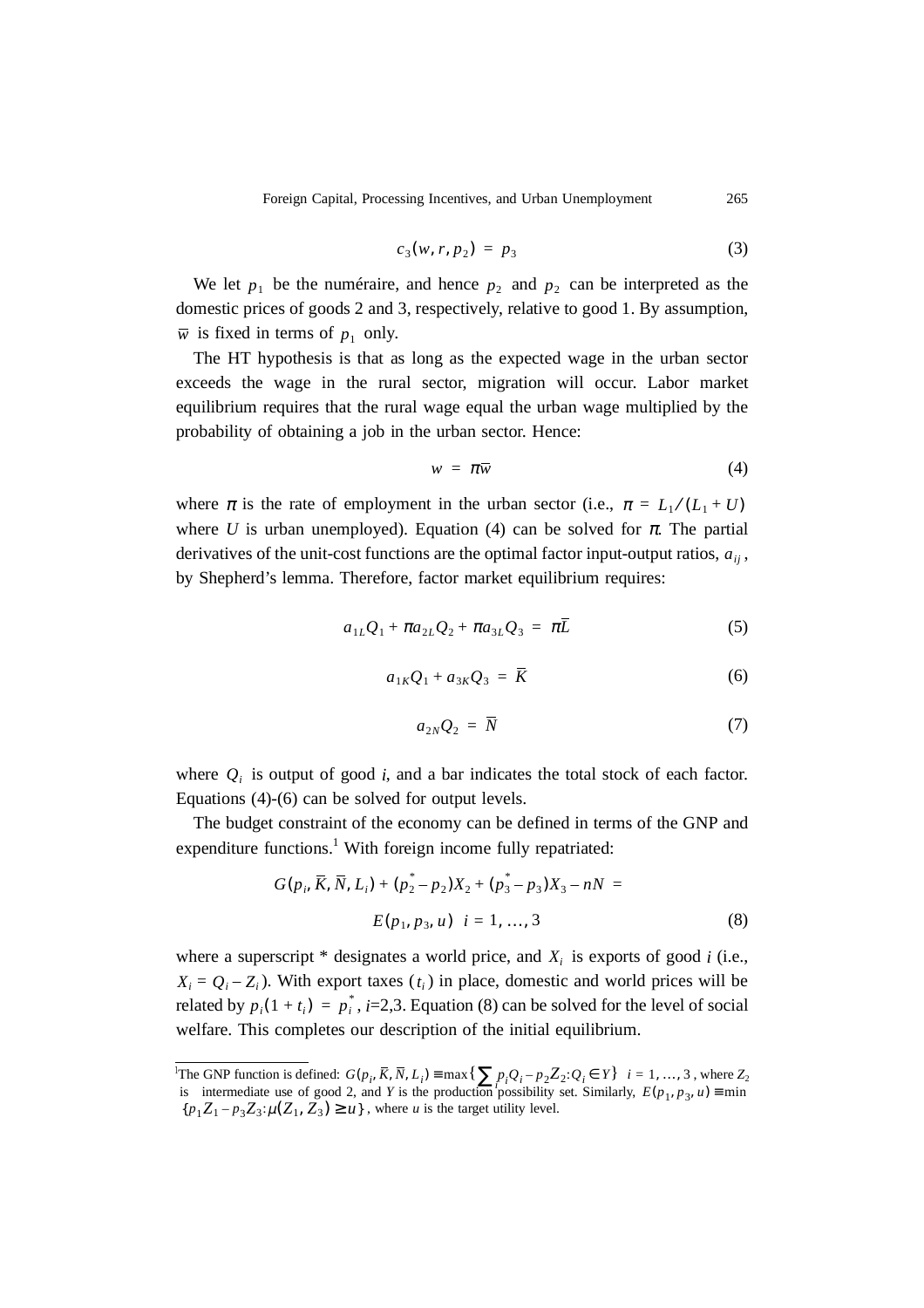### **III. Export Restrictions and Welfare**

In order to facilitate the subsequent analysis, we begin by deriving a general expression for the change in social welfare. Totally differentiating (8), making use of the definition of exports, yields:

$$
dW = (p_2^* - p_2)dX_2 + (p_3^* - p_3)dX_3 - \overline{N}dn + \overline{w}dL_1 + w(dL_2 + dL_3)
$$
 (9)

where  $dW \equiv E_u du$ . Utilizing (4) gives us:

$$
dW = (p_2^* - p_2)dX_2 + (p_3^* - p_3)dX_3 - \overline{N}dn + \overline{w}dL_1 + \pi \overline{w}(dL_2 + dL_3)
$$
 (10)

We define the total labor-force in the urban area as  $L_U$ , so  $dL_1 = \pi dL_U + L_U d\pi$ . Substituting into (10) we obtain:

$$
dW = (p_2^* - p_2)dX_2 + (p_3^* - p_3)dX_3 - \overline{N}dn + \overline{w}L_U d\pi
$$
 (11)

where we have simplified by making use of the fact that  $dL_U + dL_2 + dL_3 = 0$ . Thus the incremental change in welfare is broken down into three components. The first two terms are Harberger effects, the changes in exports across a price distortion. The second term is the investment terms-of-trade effect, the effect of changes in payments to foreign owned factors. The third term is the effect of changes in the probability of employment. As is well-known, free trade is suboptimal, since  $dW \neq 0$  when  $p_i = p_i^*$ .

Now suppose that an export tax is imposed on good 2, with the objective of raising domestic processing. Assume that exports of good 3 are untaxed. Let *t* be the export tax rate on good 2 (dropping the subscript), so that  $p_2(1 + t) = p_2^*$ . Using this, and dividing both sides of (11) by *dt* we have:

$$
dW/dt = tp_2(dX_2/dp_2)(dp_2/dt) - N(dn/dp_2)(dp_2/dt) + \overline{w}L_U(d\pi/dp_2)(dp_2/dt)
$$
\n(12)

To complete our analysis of the effect of the export tax, the sign of each of the terms in (12) must be determined.

**PROPOSITION 1:** *An export tax on good 2 causes the return to natural resources to fall.*

**PROOF:** Totally differentiating (1)-(3), holding the urban wage and other prices constant we obtain:

$$
\begin{bmatrix} \theta_{1K} & 0 & 0 \\ 0 & \theta_{2L} & \theta_{1N} \\ \theta_{3K} & \theta_{3L} & 0 \end{bmatrix} \begin{bmatrix} \hat{r} \\ \hat{w} \\ \hat{n} \end{bmatrix} = \begin{bmatrix} 0 \\ \hat{p}_2 \\ -\theta_{32} \hat{p}_2 \end{bmatrix}
$$
(13)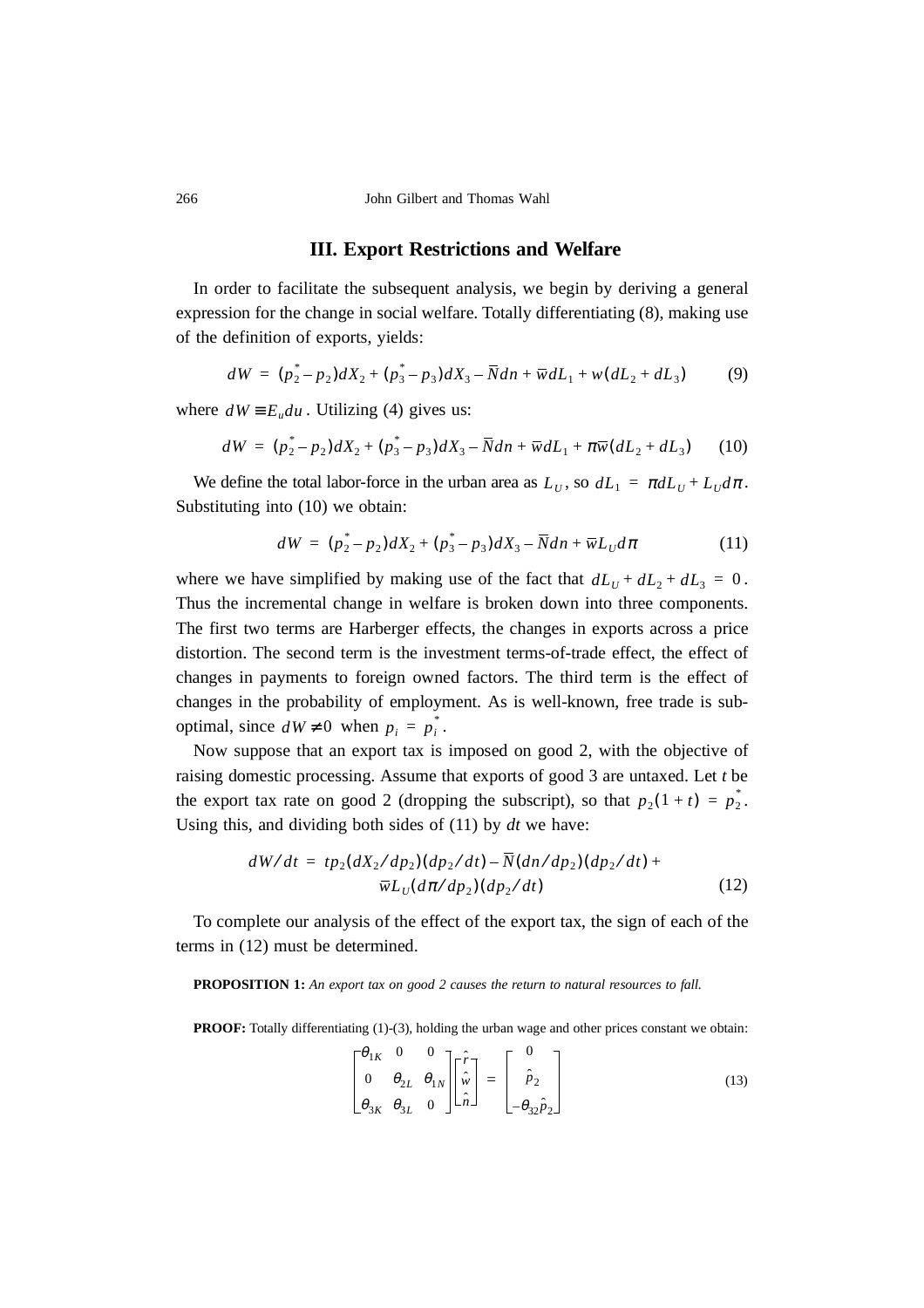where the  $\theta_{ij}$  are cost shares, and a circumflex designates a proportional change (e.g.,  $\hat{w} = dw/w$ ). The solutions are:

$$
\hat{r} = 0 \tag{14}
$$

$$
\hat{w} = -(\theta_{32}/\theta_{3L})\hat{p}_2
$$
\n(15)

$$
\hat{n} = \{ (\theta_{2L}\theta_{32} + \theta_{3L})/(\theta_{2N}\theta_{3L}) \} \hat{p}_2 \tag{16}
$$

The sign of (16) is unambiguously negative. As a specific factor, the return to natural resources is determined residually from  $\hat{p}_2$  and  $\hat{w}$ . The rising wage and falling price of good 2 squeeze the natural resources return from both sides.  $\Box$ 

#### **PROPOSITION 2:** *An export tax on good 2 raises the probability of finding urban employment.*

**PROOF:** We have established the sign of the wage change in (15), and the sign of the change in the probability of employment follows immediately by differentiating (4) to obtain  $\hat{\pi} = \hat{w} - \hat{\overline{w}}$ . Since the wage rises, so does the probability of finding urban employment. The intuition behind this result is that the export tax on good 2 is in effect a subsidy to good 3. Production of good 3 rises, drawing labor from industry 2 and from the pool of urban unemployed, and thereby raising the ratio of urban employed to the total urban population.  $\square$ 

**PROPOSITION 3:** *In a stable equilibrium with fixed proportions technology, an export tax on good 2 causes net output of industry 2, and hence exports, to fall.*

**PROOF:** We begin by determining the sign of the change in gross output of industry 2. Since this industry uses only labor and the specific factor *N*, it follows directly from (7) that  $\hat{Q}_2 = -\hat{a}_{2N}$ . Utilizing  $\sigma_2$ , the elasticity of substitution between primary factors in sector 2, and the cost minimization requirement this becomes:

$$
\hat{Q}_2 = \theta_{2L}\sigma_2(\hat{n} - \hat{w})\tag{17}
$$

which is negative using (15) and (16). Next we show that usage of good 2 in domestic processing has risen. Totally differentiating (5)-(7) holding  $\overline{w}$  and factor endowments constant and expressing in percentage change form we have:

$$
\begin{bmatrix} \lambda_{1L} & \pi \lambda_{2L} & \pi \lambda_{3L} \\ 0 & 1 & 0 \\ \lambda_{1K} & 0 & \lambda_{3K} \end{bmatrix} \begin{bmatrix} \hat{Q}_1 \\ \hat{Q}_2 \\ \hat{Q}_3 \end{bmatrix} = \begin{bmatrix} \pi(\hat{\pi}\psi - \lambda_{2L}\hat{a}_{2L} - \lambda_{3L}\hat{a}_{3L}) - \lambda_{1L}\hat{a}_{1L} \\ -a_{2L} \\ -\lambda_{1K}\hat{a}_{1K} - \lambda_{3K}\hat{a}_{3K} \end{bmatrix}
$$
(18)

where the  $\lambda_{ij}$  are the proportion of factor *j* employed in industry *i* and  $\psi$  is the proportion of labor in the urban area. The  $\hat{a}_{ij}$  can be shown to be:

$$
\hat{a}_{1K} = -\theta_{1L}\sigma_1(\hat{r} - \hat{w})
$$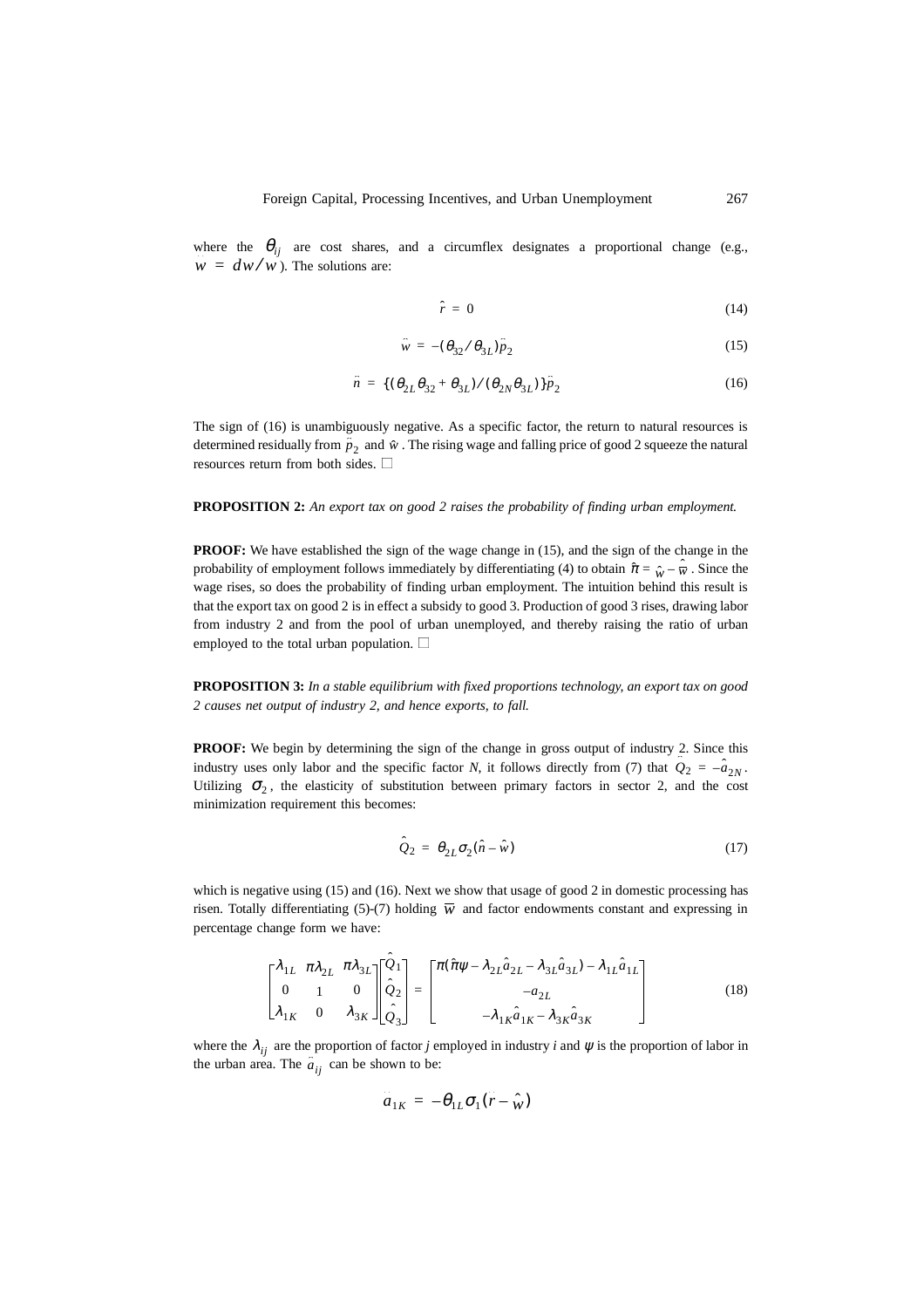268 John Gilbert and Thomas Wahl

$$
\hat{a}_{1L} = -\theta_{1K}\sigma_1(\hat{r} - \hat{\overline{w}})
$$

$$
\hat{a}_{2L} = -\theta_{2L}\sigma_2(\hat{n} - w)
$$

$$
\hat{a}_{2L} = -\theta_{2L}\sigma_2(\hat{n} - \hat{\overline{w}})
$$

where the  $\sigma_i$  are the elasticities of substitution between primary factors in industry *i*.<sup>2</sup> In the case of industry 3 we have:

$$
\hat{a}_{3K} = \theta_{3L}\sigma_{KL}^3\hat{w} + \theta_{3}\sigma_{KK}^3\hat{r} + \theta_{32}\sigma_{K2}^3\hat{p}_2
$$

$$
\hat{a}_{3K} = \theta_{3L}\sigma_{LL}^3\hat{w} + \theta_{3K}\sigma_{KL}^3\hat{r} + \theta_{32}\sigma_{L2}^3\hat{p}_2
$$

$$
\hat{a}_{32} = \theta_{3L}\sigma_{L2}^3\hat{w} + \theta_{3K}\sigma_{K2}^3\hat{r} + \theta_{32}\sigma_{22}^3\hat{p}_2
$$

where  $\sigma_{ii}^{\prime}$  is the partial elasticity of substitution between inputs *i* and *j* in sector 3 ( if inputs *i* and *j* are competitive;  $\sigma_{ij}^2 < 0$  if inputs *i* and *j* are complementary). Note that we have imposed symmetry conditions and  $\hat{r} = \hat{w} = 0$ . Substituting into (18) and solving yields:  $\sigma_{ij}^3$  is the partial elasticity of substitution between inputs *i* and *j* in sector 3  $(\sigma_{ii}^3 < 0; \sigma_{ij}^3 > 0)$  $\sigma_{ij}^3$  < 0

$$
\hat{Q}_3 = \frac{\lambda_{1K}\pi\{\lambda_{2L}\sigma_2(\hat{n}-\hat{w}) - \hat{\pi}\psi\} - \lambda_{1L}\lambda_{3K}\hat{w}(\eta_{KL}^3\hat{w} + \eta_{K2}^3p_2) + \pi\lambda_{1K}\lambda_{3L}(\eta_{LL}^3\hat{w} + \eta_{L2}^3p_2)}{|\lambda|} \tag{19}
$$

where  $|\lambda| = \lambda_{1L}\lambda_{3K} - \pi\lambda_{1K}\lambda_{3L}$ , and  $\eta_{ij}^3 = \theta_3\sigma_{ij}^3$  is the elasticity of demand for input *i* with respect to the price of input *j*.  $|\lambda|$  is negative by the Neary (1981) stability condition. Equation (19) can be broken down into four effects. The first represents the effect of labor released from industry 2, the second the effect of labor pulled from the pool of urban unemployed, the third the cross effect between capital and intermediates, and the fourth the effect of substitution between labor and intermediates. Sufficient conditions to guarantee a rise in output of good 3 are that capital and labor, and labor and intermediates, are competitive, and that capital and intermediates are complementary. However, to simplify our analysis, and avoid the potential for perverse results from strong cross-effects, we impose fixed proportions technology in the use of intermediates (following Batra and Casas, 1973). This implies that  $\hat{a}_{32} = 0$  and  $\sigma_{K2}^3 = \sigma_{L2}^3 = 0$ , and thus simplifies (19) to:

$$
\hat{Q}_3 = \frac{\pi \lambda_{1K} \{\lambda_{2L} \sigma_2 (\hat{n} - \hat{w}) - \hat{\pi} \psi\} - \hat{w} (\lambda_{1L} \lambda_{3K} \eta_{KL}^3 - \pi \lambda_{1K} \lambda_{3L} \eta_{LL}^3)}{|\lambda|} \tag{19a}
$$

which must be positive.  $\Box$ 

### We are now in a position to complete the welfare analysis:

**PROPOSITION 4:** *Starting from free trade, in a stable equilibrium with fixed proportions*

<sup>&</sup>lt;sup>2</sup>These can be found by simultaneously solving the iso-cost/isoquant tangency condition with the definition of the elasticity of substitution in each industry (e.g. for industry 1 solving  $\theta_{1L}\hat{a}_{1L} + \theta_{1K}\hat{a}_{1K} = 0$  and  $\sigma_1 = (\hat{a}_{1K} - \hat{a}_{1L})/(\hat{w} - \hat{r})$ ).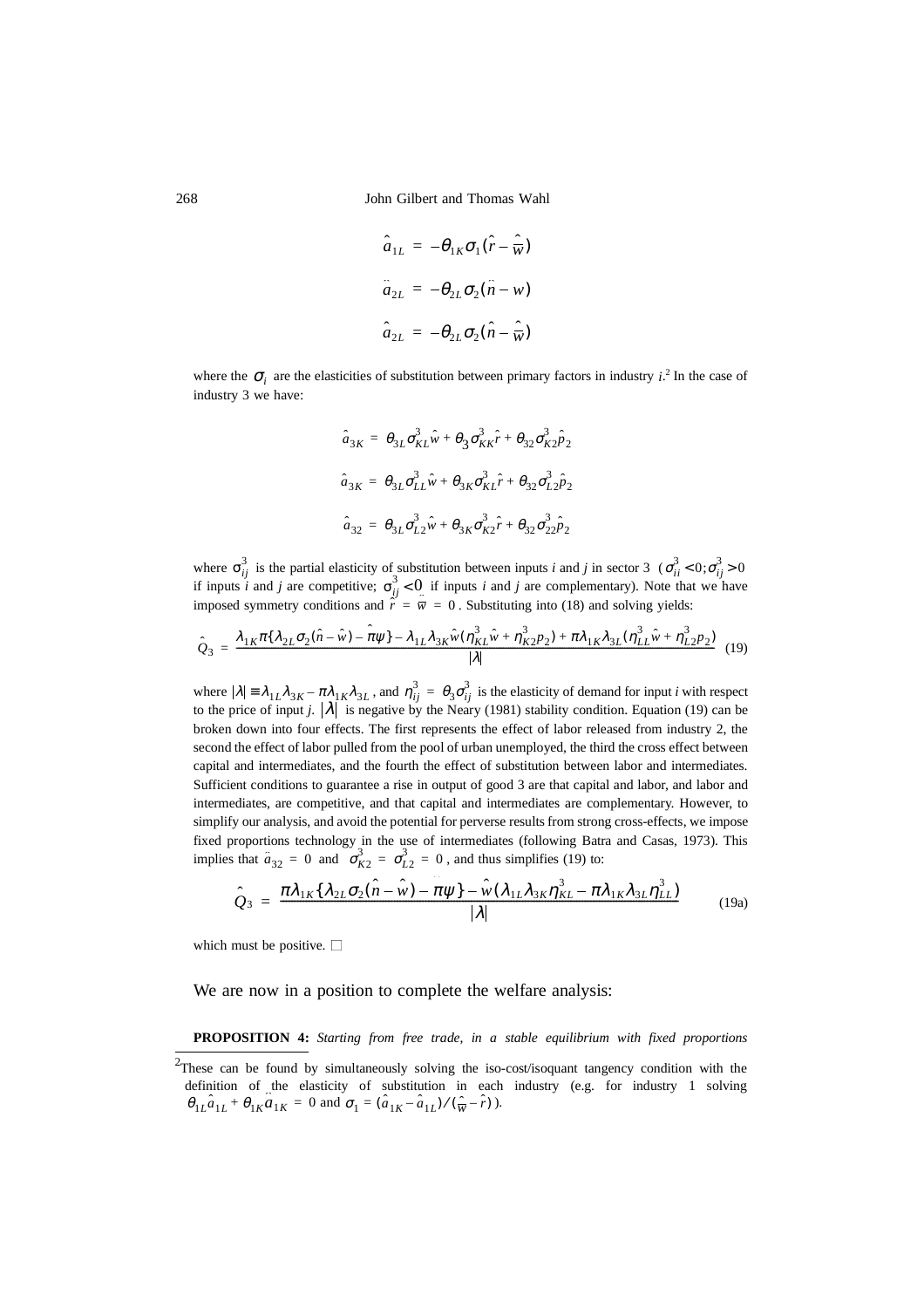*technology and with the processing industry located in the rural region, a sufficiently small export tax will raise welfare.*

**PROOF:** From Propositions 1-3 above, and by definition, we know  $dn/dp_2 > 0$ ,  $d\pi/dp_2 < 0$ ,  $dx_2/dp_2 > 0$ ; and  $dp_2/dt = -p_2/(1+t) < 0$ . Hence  $dw/dt$  in (12) is of indeterminate sign in general. However,  $t = 0$  if initially then  $dW/dt > 0$ .

In summary, the processing incentive has three effects on welfare. The first is the familiar deadweight loss, but this is of second-order magnitude for a sufficiently small export tax it will be near zero. The other two terms are more important, and they both work in the same direction. The export tax lowers the returns to foreign owners of natural resources, thereby reducing payments out of the economy. Hence the result of Bhagwati and Tironi (1980) holds. The policy also increases the rate of employment, resulting in a more efficient use of the resources available to society. Starting from free trade therefore, an export tax will raise welfare. While optimal policy in the HT framework will involve a uniform wage subsidy (or the elimination of the wage distortion), the model does provide a justification for the commonly observed use of export restrictions to increase processing in developing economies, albeit a second-best one. Note also that this result holds even if foreign ownership is not assumed. The presence of foreign ownership augments the positive employment effect of the processing incentive.

# **IV. Urban Processing**

Now suppose that it is the processing activity that is located in the urban sector, not the import competing sector. Only equations (1), (3) and (5) of our model will differ, becoming:

$$
c_1(w,r) = 1 \tag{1a}
$$

$$
c_3(\overline{w}, r, p_2) = p_3 \tag{3a}
$$

$$
\pi a_{1L} Q_1 + \pi a_{2L} Q_2 + a_{3L} Q_3 = \pi \bar{L}
$$
 (5a)

Using this system of equations, we obtain the following new results:

**PROPOSITION 5:** *When the processing activity is located in the urban region, an export tax on intermediates will lower the rate of employment.*

**PROOF:** Solving the amended system for the proportional changes in factor prices yields: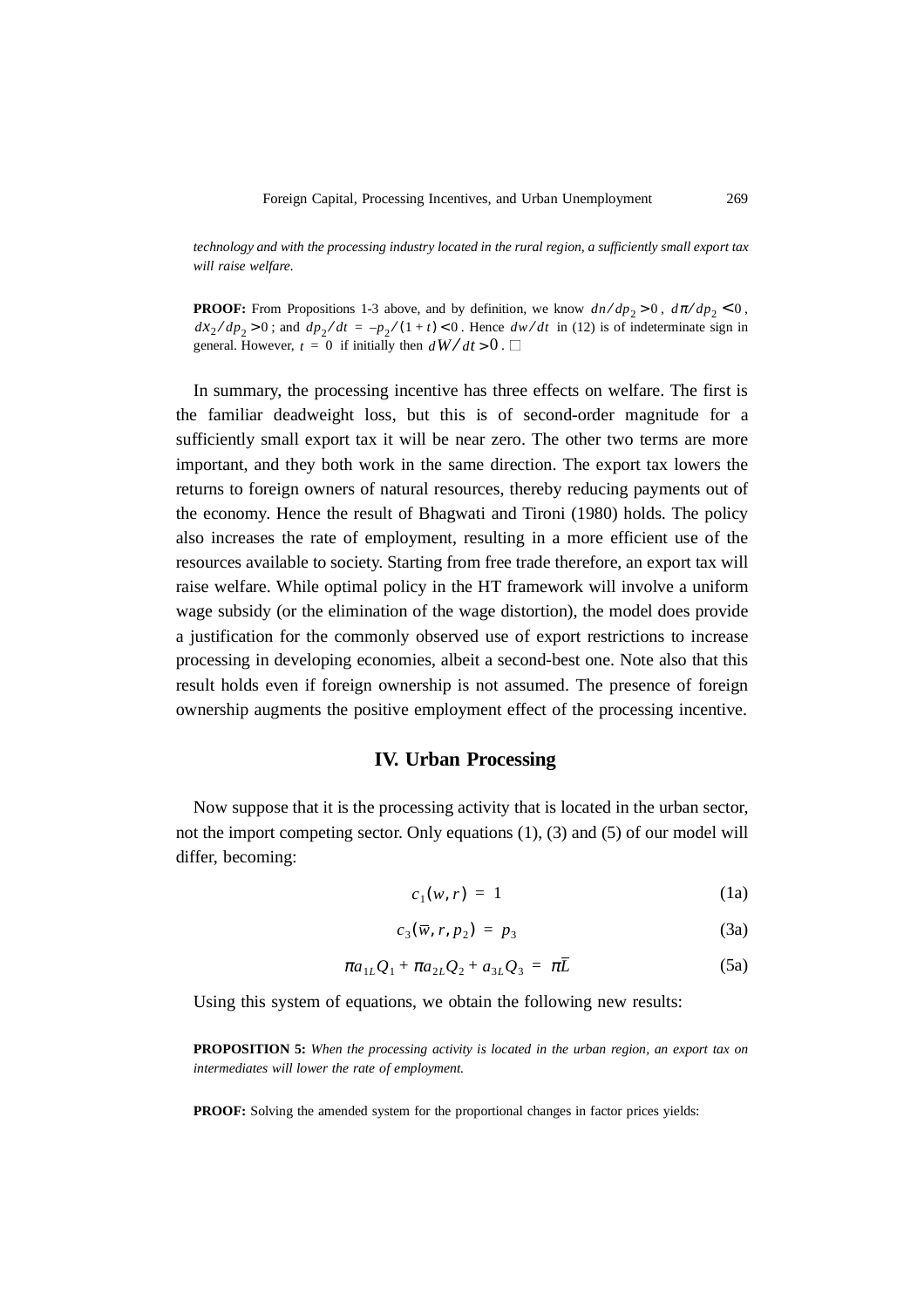$$
\hat{r} = -(\theta_{32}/\theta_{3K})\hat{p}_2 \tag{14a}
$$

$$
\hat{w} = \{ (\theta_{1L}\theta_{32})/(\theta_{3K}\theta_{1L}) \} \hat{p}_2 \tag{15a}
$$

$$
\hat{n} = \{ |\theta| / (\theta_{3K} \theta_{1L} \theta_{2N}) \} \hat{p}_2 \tag{16a}
$$

where  $|\theta| = \theta_{3K}\theta_{1L} - \theta_{1K}\theta_{2L}\theta_{32}$ . The result follows directly from (4) and (15a). Equation (15a) indicates that the processing incentive causes the wage rate to fall, and hence by (4) the probability of finding urban employment also falls. Intuitively, as  $p_2$  falls, capital moves out of the rural area and into processing, causing a fall in the marginal product of rural labor and hence in *w*. Since  $\overline{w}$  is constant, the expected wage in the urban region now exceeds that in the rural region, inducing a further migration of workers and swelling the ranks of the unemployed.  $\square$ 

Comparison of (15) with (15a) indicates the crucial difference between the two archetypes-the change in the rural wage and hence employment rate effect takes the opposite sign. This result emphasizes the importance of location of the processing industry. Note also that factor intensity assumptions are not required for this result, as the sign of neither (15) nor (15a) depends on factor intensities.

**PROPOSITION 6:** *In a stable equilibrium with the processing industry located in the urban sector, fixed proportions technology, and no foreign ownership, an export tax will lower domestic welfare.*

**PROOF:** This result follows from application of (12). Since the probability of employment has fallen, the third term in (12) will have a negative impact on welfare, the opposite of the result obtained above. The change in gross output of the processing sector can now be shown to be:

$$
\hat{Q}_3 = \frac{\pi \lambda_{1K} \{\lambda_{1L} \sigma(\hat{r} - \hat{w}) + \lambda_{2L} \sigma_2(\hat{n} - \hat{w}) - \hat{\pi}\psi\} + \hat{r}(\lambda_{1K} \lambda_{3L} \eta_{LK}^3 - \pi \lambda_{1L} \lambda_{3L} \eta_{KK}^3}{|\lambda|} \tag{19b}
$$

where  $|\lambda| = \pi \lambda_{1L} \lambda_{3K} - \lambda_{1K} \lambda_{3L}$ , which must now be positive by the Neary stability condition (hence the need to consider a capital-intensive processing sector in this archetype). Establishing the sign of this expression requires us to impose a further stability condition. Equation (16a) is of ambiguous sign.  $|\theta| > 0 \Leftrightarrow \theta_{3K} / (\theta_{2L}\theta_{32}) > \theta_{1K}/\theta_{1L}$ . In words, if the ratio of capital to the indirect labor content of good 3 is less than the capital labor ratio of good 1, the return to natural resources would rise with a fall in price of good 2. However, this implies a downward sloping supply in 2 since by (17) we would have a rise in output. Using (15a) and (16a), it can be seen that to rule out this possibility requires:

$$
\frac{\theta_{3K}}{\theta_{32}(\theta_{2N} + \theta_{2L})} > \frac{\theta_{1K}}{\theta_{1L}}
$$
\n(20)

i.e., the ratio of capital requirements to the sum of indirect factor requirements must exceed the capital-labor ratio of good 1. For stability we require production of good 3 to be capital intensive relative to good 1 in this sense, and hence  $\hat{n} < \hat{w} < 0$ . This condition is also sufficient to ensure that (19b) is positive. Exports of good 2 therefore contract as before, so the Harberger effect is negative. Hence,  $dW/dt$  is unambiguously negative. In the absence of foreign ownership, there is a monotonic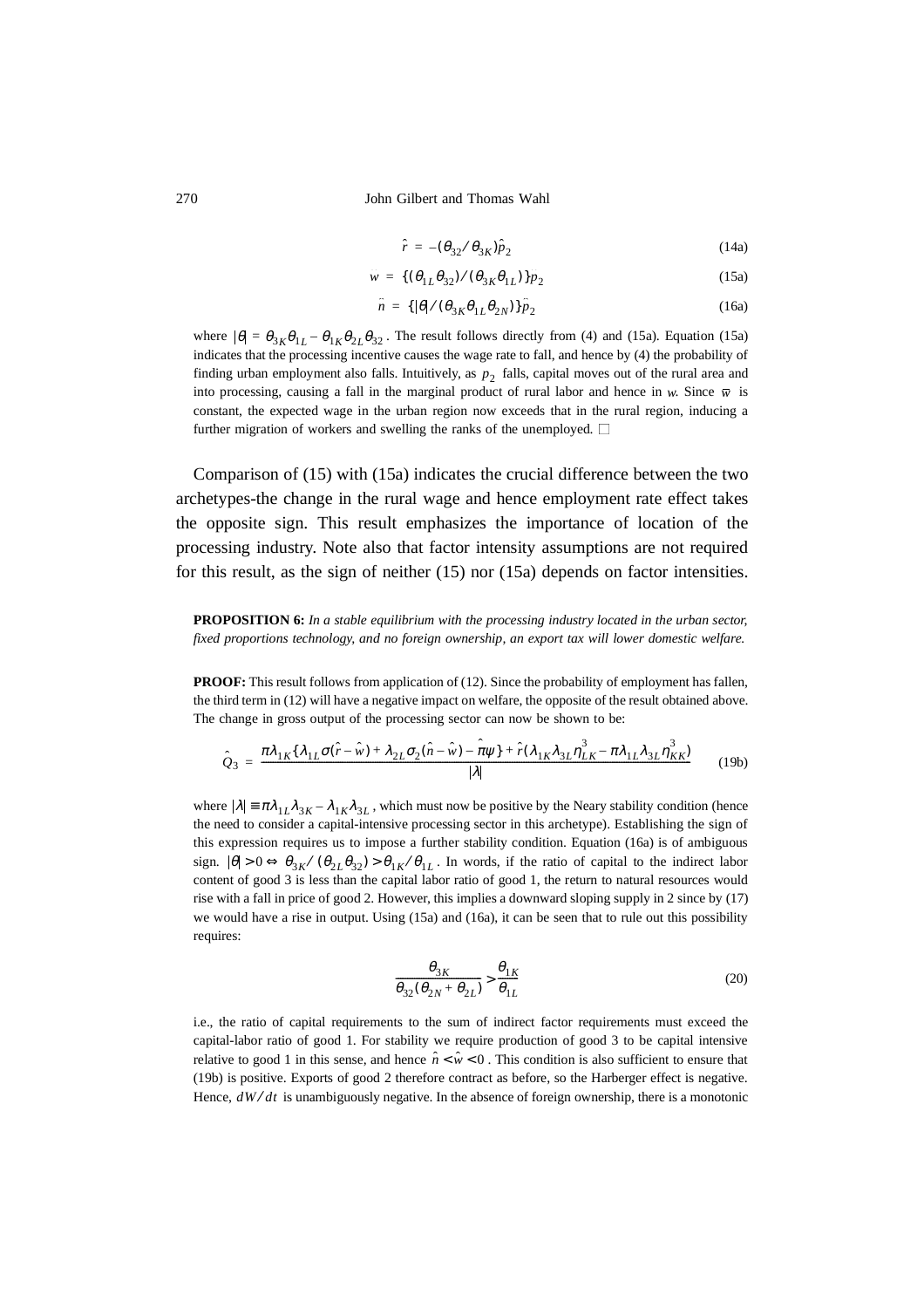and negative relationship between social welfare and the rate of the export tax.  $\square$ 

**PROPOSITION 7:** *In stable equilibrium with urban processing, foreign ownership of the natural resource still provides a potential rationale for export restrictions.*

**PROOF:** This final result relies on (16a), which when combined with the condition (20) ensures that  $dn/dp_2 > 0$ . Hence, from (12) if foreign ownership is present, the overall welfare effect will depend on whether the negative effects on employment possibilities and the deadweight loss are outweighed by the investment terms-of-trade effect. However, while possible, it is important to note that there can be no general presumption that this will be the case.  $\Box$ 

Hence, the employment effect of an export tax will take the opposite sign depending on where the processing industry is located. This result does not depend on factor intensities. However, once we impose appropriate stability conditions (in terms of the factor intensities) on our two archetype models, we ensure that the Bhagwati-Tironi result holds in either case. Of course, we can only compare the signs of the welfare changes. In the urban processing case we have  $L_U = L_3 + U$  where *U* is the total number of unemployed, as opposed to  $L_U = L_1 + U$  in the rural case, which will not be the same in general.

## **V. Concluding Comments**

Intuitively these results are quite appealing. It seems natural that if the processing activity is located in the rural area along with the raw material industry, processing incentives should provide more opportunities for rural workers, and stem the tide of migration to the urban sectors. This is welfare enhancing. On the other hand, if the processing industry is located in the urban sector and is capital intensive, export restrictions encourage rural capital outflow and workers to move to the urban sector, worsening the unemployment problem. This reflects the fundamental importance of job creation policies in the HT framework. It is not processing itself that is welfare improving, but rather creating opportunities for the rural labor-force to be employed instead of joining the mass of urban unemployed. Thus the long-run result of Dean and Gangopadhyay (1997), which implies that export restrictions in the HT framework are likely to lower unemployment, needs to be qualified. Much depends on the assumed structure of the economy, in particular where the processing industry is located. In the case of foreign owned resources, however, the results do support the contention that export restrictions will result in a positive investment terms-of-trade effect, irrespective of where the